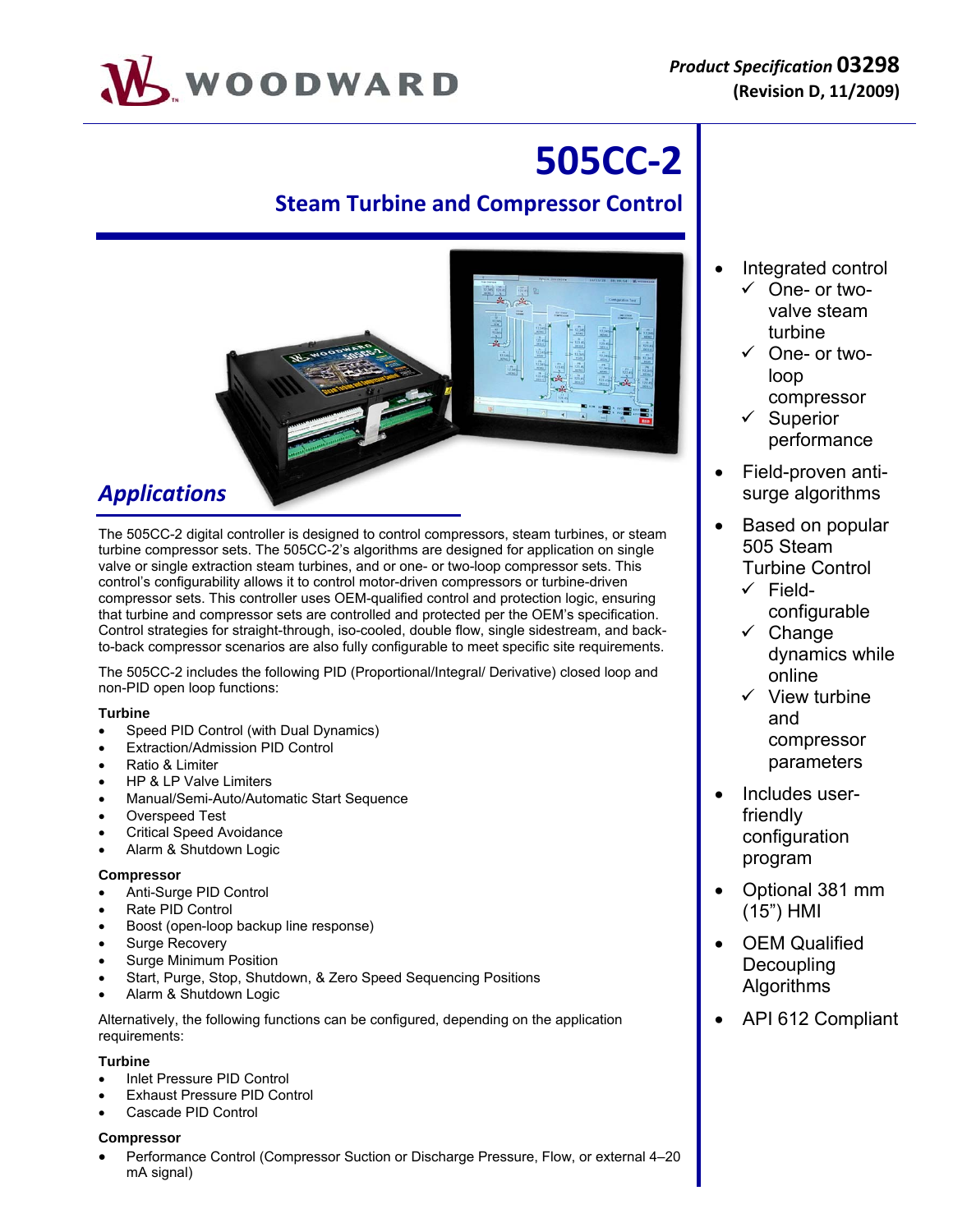### *Description*

The 505CC-2 digital controller is designed to control and protect steam turbines and or compressors. This controller can be factory- or field-configured to control a steam turbine only, a compressor only, or the complete turbine compressor set. The 505CC-2's turbine control algorithm is patterned after the popular Woodward 505 and 505E controls, and can be configured to control single valve or single extraction steam turbines. When configured as a compressor anti-surge control only, the 505CC-2 can be programmed to control and protect a one- or two-loop compressor set being driven by a motor or steam turbine.

The 505CC-2's control hardware consists of a ruggedized hardware platform designed for control room or skid mount locations. All unit CPU and I/O modules are housed in a compact bulkhead-mounted hardware package, minimizing space and wiring requirements.

Compressor and turbine OEM-qualified algorithms are used within this controller to ensure optimum system performance and protection. The qualified compressor anti-surge algorithm compensates for changing gas/process conditions, ensuring proper operating point calculations and protection limits.

A user-friendly Configuration and Commissioning Tool (CCT) software program gives users a window into the controller to configure, service and operate the unit. This CCT program is provided with each controller on a CD, which can be loaded onto a site computer connected to the 505CC-2. Optionally a 381 mm (15") touchscreen Human Machine Interface (HMI) is available which can also be used as the unit engineering workstation and/or operator control panel. This Ethernet based HMI uses graphical displays to show the entire turbine compressor island, and includes data logging and performance trending screens to give the user a complete picture of the system.

In addition to the HMI/CCT's Ethernet communications, two serial Modbus<sup>®</sup> \* ports are included for remote connection to a plant DCS or other intelligent systems. \* Modbus is a trademark of Schneider Automation Inc.

Key benefits include:

- Fewer plant controllers are required because the turbine & compressor controllers are integrated into one product
- Users can standardize on one controller throughout their plant(s) because the product's configurability allows it to be applied on steam turbines, motor driven compressors, and steam-turbine-driven compressors
- Easy-to-use field-configurable platform allows site personnel to safely and easily make program changes and operate the unit
- Field-proven product with many users, which greatly increases product dependability
- Complies with API-612 standard for petroleum, chemical, and gas processing plants

# *Configurability*

The 505CC-2 inputs and outputs (I/O) are arranged into pre-defined and configurable groups. The pre-defined I/O is fixed based on its usefulness for nearly all applications. The configurable I/O is selected based on the specific needs of each application.

#### **INPUT SIGNALS:**

#### **Discrete Inputs (24)**

Eight discrete inputs are assigned pre-determined functions and sixteen are configurable. Emergency Shutdown Reset Raise Speed Lower Speed Open Anti-Surge Valve No. 1 Close Anti-Surge Valve No. 1 Open Anti-Surge Valve No. 2 Close Anti-Surge Valve No. 2 Configurable Discrete Inputs (16)

#### **Speed Signals (2)**

Two pre-defined inputs are available for MPUs or proximity probes. Speed Input No. 1 Speed Input No. 2

#### **Analog Inputs (21)**

Eleven analog inputs are assigned pre-determined functions, and ten are configurable.

Ext/Adm/Inlet/Exhaust Steam Pressure (4–20 mA)

Compressor Flow Signal No. 1 (4–20 mA)

Compressor Suction Pressure Signal No. 1 (4–20 mA)

Compressor Discharge Pressure Signal No. 1 (4–20 mA)

Compressor Suction Temperature Signal No. 1 (4–20 mA) Compressor Discharge Temperature Signal No. 1 (4–20 mA) Compressor Flow Signal No. 2 (4–20 mA) Compressor Suction Pressure Signal No. 2 (4–20 mA) Compressor Discharge Pressure Signal No. 2 (4–20 mA) Compressor Suction Temperature Signal No. 2 (4–20 mA) Compressor Discharge Temperature Signal No. 2 (4–20 mA) Configurable Analog Inputs (10) (4–20 mA)

#### **OUTPUT SIGNALS:**

#### **Discrete Outputs (12)**

Two discrete outputs are assigned pre-defined functions and ten are configurable. Turbine/Compressor Shutdown

Turbine/Compressor Alarm Configurable Discrete Outputs (10)

#### **Actuator Drivers (4)**

Four pre-defined actuator driver outputs are assigned. HP Actuator (4–20 mA or 20–200 mA) LP Actuator (4–20 mA or 20–200 mA) Anti-surge Valve No. 1 (4–20 mA) Anti-surge Valve No. 2 (4–20 mA)

#### **Analog Outputs (4)**

All analog outputs are configurable. Configurable Analog Outputs (4) (4–20 mA)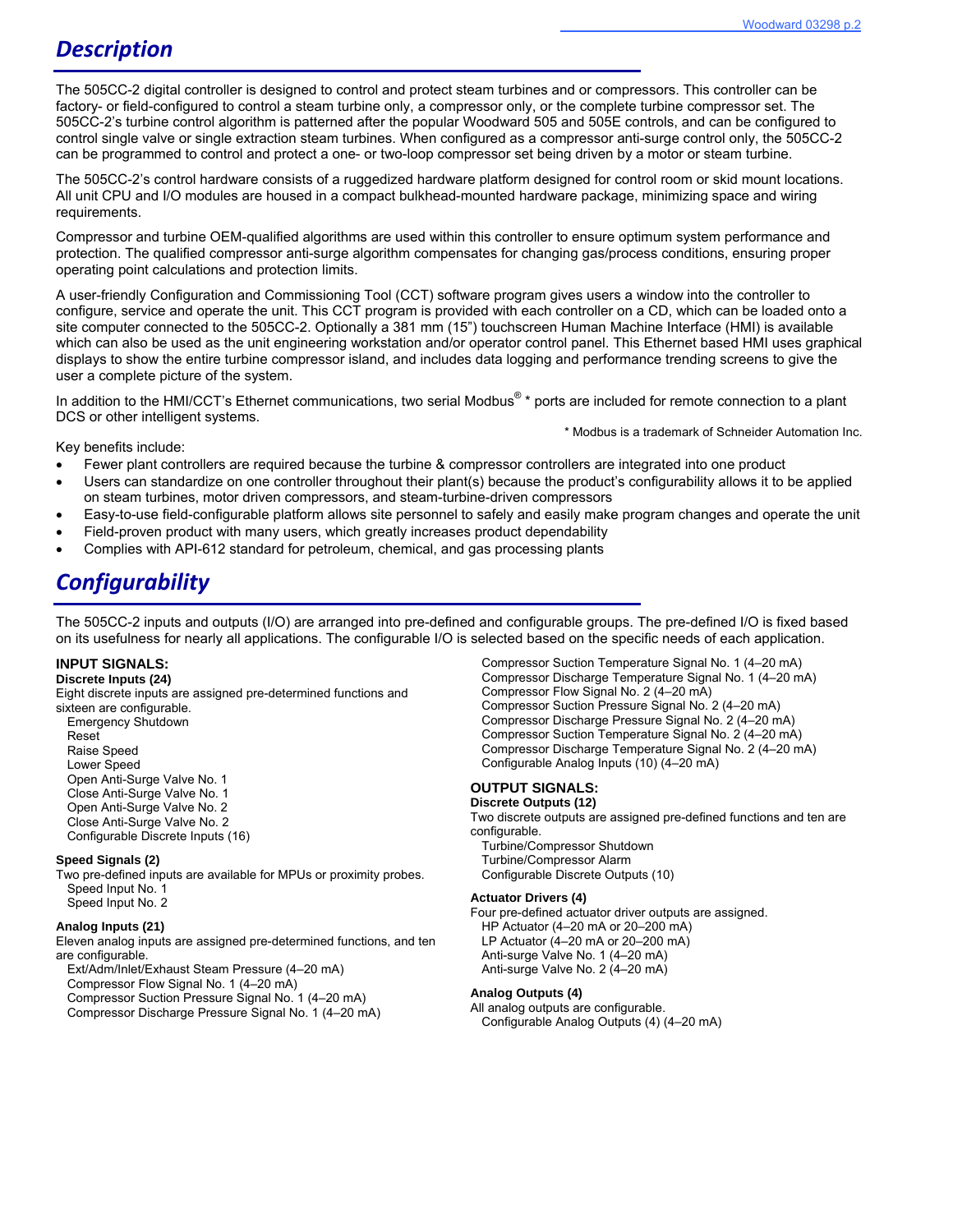# *Control Functions*

#### **Turbine Start-up/Shutdown**

The 505CC-2 provides three selectable start-up modes—Manual, Semi-Auto, and Automatic. In manual mode, the turbine is started by an operator manually cracking the trip and throttle valve, until the 505CC-2 takes control of turbine speed at the programmed level. In the semi-automatic mode, the turbine is started by an operator manually raising/ positioning the 505CC-2's valve demand signal, until the 505CC-2 takes control of turbine speed at the programmed level. In full automatic mode, the 505CC-2 automatically ramps the steam control valve open at a user-defined rate until the 505CC-2 takes control of turbine speed at the programmed level. Two shutdown sequence routines (emergency & controlled) are operator selectable for turbine shutdown situations.

#### **Speed Control**

The integrated speed controller receives turbine speed signals from one or two magnetic pickups or proximity probes. The Speed PID compares the speed value against a speed reference setpoint to determine the correct turbine valve(s) position demand.

#### **Extraction/Admission Control**

The Extr/Adm Control receives an extraction/admission pressure or flow signal. This signal is compared to a reference setpoint to generate a second turbine valve position demand. Since an extraction/admission turbine has two control valves, the valve position demands from the speed control and the extraction/admission control are fed through Ratio/Limiter software algorithm to establish the correct HP and LP valve positions.

#### **Performance Control**

A variety of process control options is available. By using the unit's cascade controller, a user can configure control of compressor suction or discharge pressure, flow, or any other process variable. The performance control compares a signal proportional to the controlled variable to a reference setpoint. Depending on the configuration that is selected, either the speed setpoint or the load demand signal will be modified to accomplish the desired control.

#### **Overspeed Test**

The overspeed test function allows an operator to increase the speed reference setpoint above its rated maximum so that the electrical or mechanical overspeed protection systems can be tested. This includes the control's internal overspeed protection logic as well as any external protective devices. Testing can be performed through connected HMIs or from the external contact inputs.

#### **Anti-Surge Control (Closed Loop)**

An anti-surge PID receives pressure and flow signals (and temperature, depending on configuration) from the suction and discharge lines on the process compressor. These values are compared to the surge map for the specific compressor. When the computed control limit is exceeded, the output signal will cause the anti-surge valve to open so that the compressor flow is increased and surge is avoided. If the system upset is severe, a second rate-control PID is invoked to more quickly move the valve demand.

#### **Anti-Surge Control (Open Loop)**

A variety of secondary control actions are available should the primary anti-surge corrections prove inadequate. A Boost routine, which acts after the closed-loop controls but before the surge limit is reached, opens the recycle valve further than what the closed loop PID would normally demand. A Pre-Pack feature is included to compensate for long piping runs that exhibit significant lags. If a surge event occurs in spite of these corrective actions, a Surge Recovery system and a Surge Minimum Position capability take over until the primary anti-surge protection resumes control.

#### **Compressor-based Process Control**

Compressor suction pressure and compressor discharge pressure can be limited by modulation of the compressor recycle valve. These functions act in a backup role to help increase the suction pressure or decrease the discharge pressure when the turbine speed is changed. A suction pressure override PID and a discharge pressure override PID take effect when turbine speed alone cannot maintain these process setpoints.

#### **Communications**

An Ethernet port on the 505CC-2 provides an interface to a site computer or optional 381 mm (15") HMI running the 505CC-2's Configuration and Commissioning Tool (CCT). This device allows the control to be configured to the specific needs of the current application. After configuration, the CCT can be used to tune, monitor, and control the 505CC-2. In addition, two RS-232/-422/- 485 communication ports are available for connection to customer plant level control and DCS.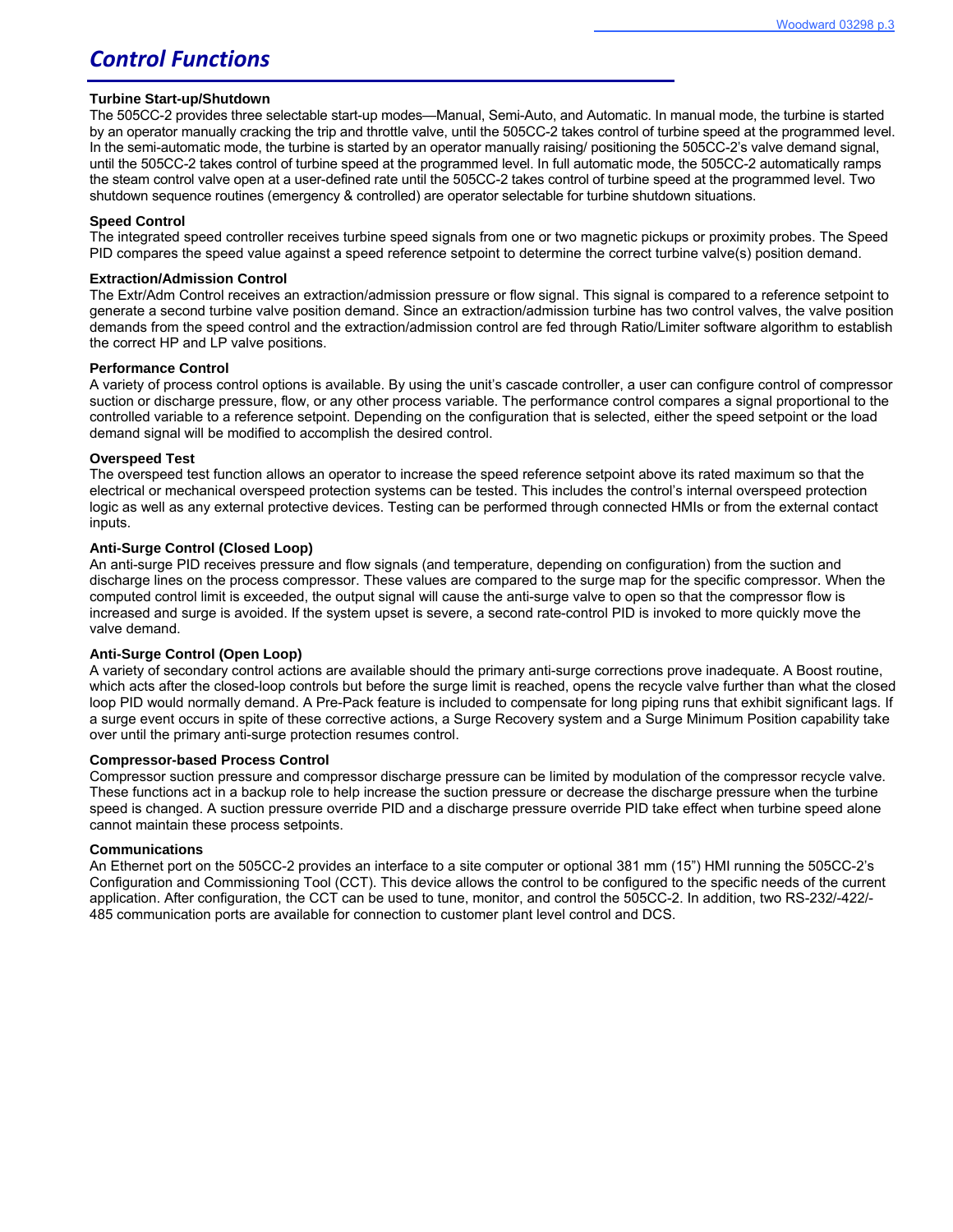

**505CC-2 Outline Drawing** (Do not use for construction)

 $-601 - 1234$ 

601-1234